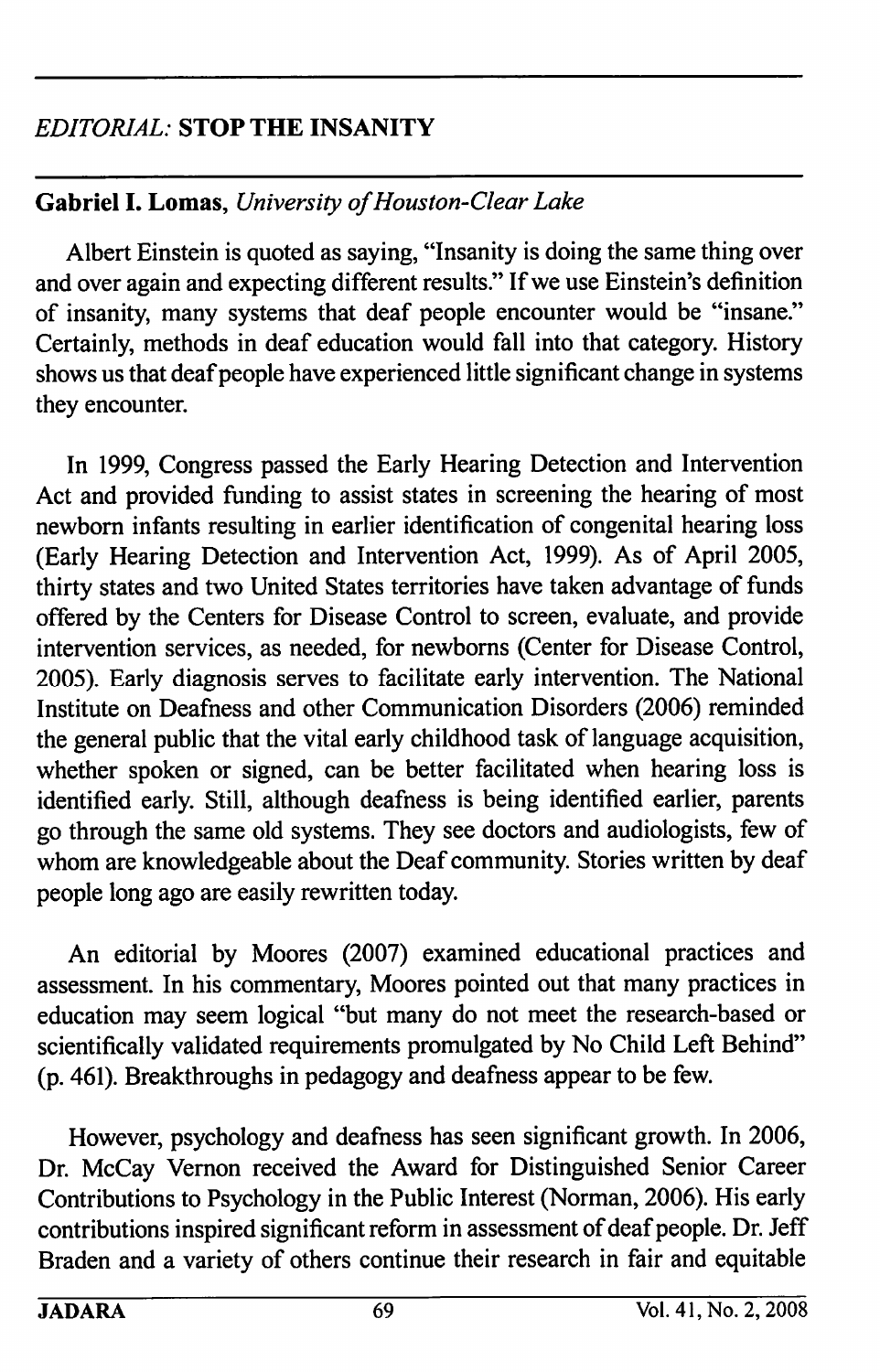assessment of deaf people. Dr. Neil Glickman has authored a variety of noteworthy publications on psychotherapy and deafness. Certainly, these and other related publications represent advances in mental health and deafness. Yet, one phone call to an advocate or a visit with a deaf person in need of help reminds me that injustice and inequality in psychology and deafness are a daily occurrence.

This issue of JADARA contains three articles. The first, by Kendall, Gutman, and Rosenheck, examines mental health programs serving deaf adults across the United States. Clearly, in-patient psychiatric facilities that are culturally affirmative for Deaf people are relatively new phenomena. Such facilities represent a move away from the "insanity" that clouds mental health and deafness. The second article, by Mascia and Mascia, addresses the need for audiologists to work with vocational rehabilitation counselors. There is no doubt that cooperation between these two fields is long past due. Finally, the third article is by the Martin Seligman Student Research in Psychology and Deafness award winner, Jessica Rogers. Rogers, a master's degree candidate in counseling at Gallaudet University, responded to a previous publication by MJ Bienvenu (2001) titled, "Can Deaf people survive deafness?" Her passion about advocacy and change in the field of counseling and deafness is apparent in her writing.

It seems that each publication that contributes to the field of deafness, whether a dissertation, a journal article, or a book, is a step towards stopping the insanity in our field. The American Psychological Association has a committee on disabilities, with several members focused on deafness issues. However, few other professional organizations have followed suit. Position statements on best practices for working with deaf people are often difficult to find. Thankfully, the National Association of the Deaf (NAD) has a position statement for mental health. Although the position statement is available to the general public, it is not found in the pages of journals outside of deafness. Thus, many practitioners outside of our field are often unaware of their ethical and legal obligations when working with deaf consumers. Looking at the past, it is clear that the status of mental health and deafness is much different in 2008 than it was in 1968. Thanks to the hard work of many in our field, systemic change has occurred in some geographic areas. Working cooperatively, we can improve deaf services, whether educational or psychological. With time and focused efforts I believe we can reduce the insanity that has been ever present in our field.